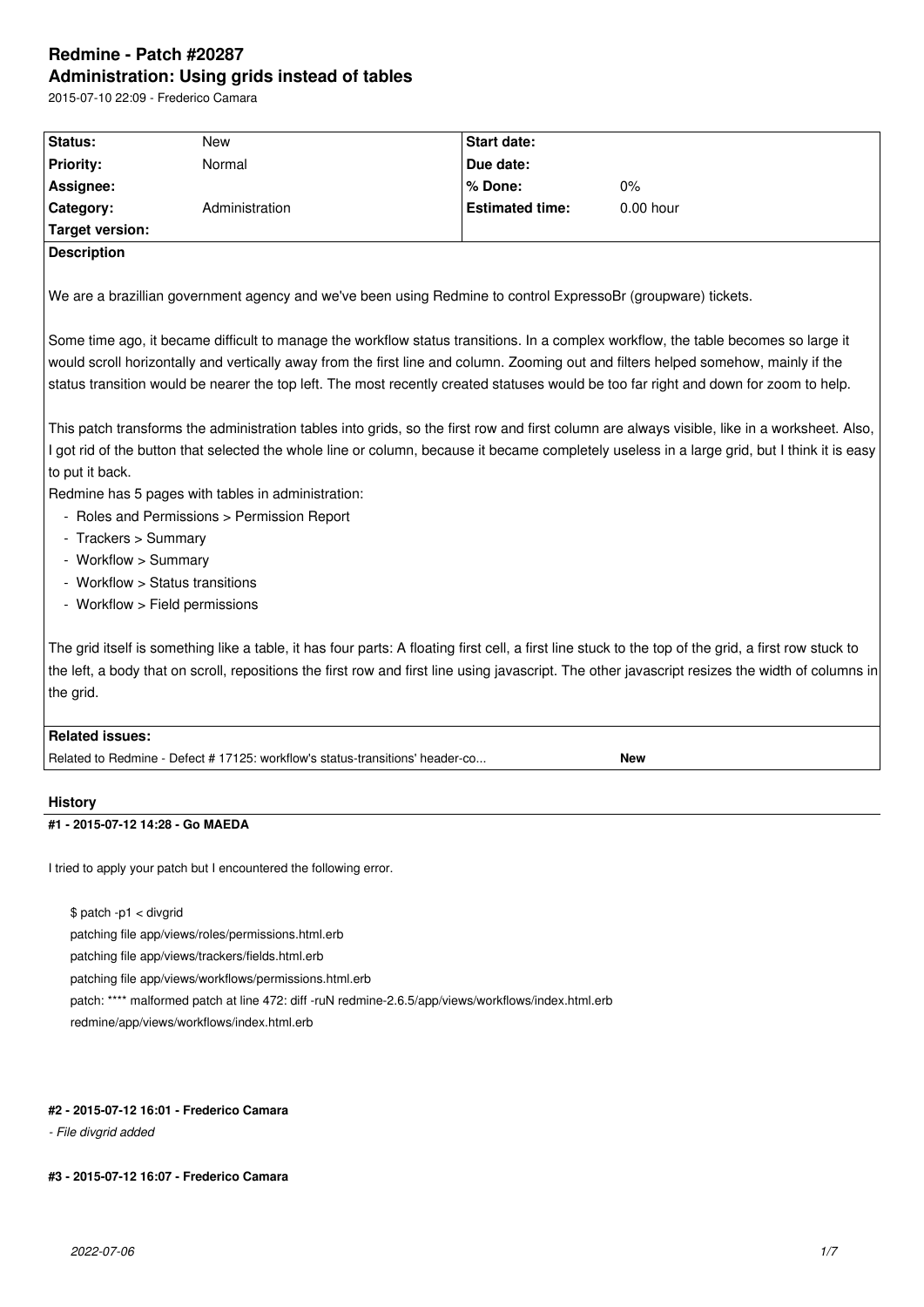Go MAEDA wrote:

*I tried to apply your patch but I encountered the following error.*

*[...]*

Thank you for reporting.

I made the patchfile again, against redmine 2.6.6. It is the same code as 2.6.5.

In 2.6.5, I think I removed windows line feeds from the files I was patching against and it messed up the patchfile.

2.6.6 should be ok.

# **#4 - 2015-07-19 08:35 - Mischa The Evil**

*- File rm20287\_2.6-stable.r14424.patch added*

I've extracted a corrected patch file (see [[Patch]]), using TortoiseSVN (so it can be applied using "patch -p0 < rm20287..."), against source:/branches/2.6-stable@14424. It contains the changes included in the diff file (as posted in #20287-2) and the addition of the JS and CSS files. This way it is much easier to review the changes made.

FTR: I have not reviewed the diff in substance, but I like the general idea behind this enhancement.

## **#5 - 2015-08-18 05:40 - Toshi MARUYAMA**

*- File issue-20287-trunk-r14507.diff added*

This is rebased note-4 patch on trunk r14507.

## **#6 - 2015-12-28 17:56 - Frederico Camara**

*- File issue-20287-redmine-3.2.0.diff added*

This is updated to use redmine-3.2 code (stable).

- Resolves some html format bugs on previous patches.

To apply:

patch -p1 < issue-20287-redmine-3.2.0.diff

### **#7 - 2016-11-29 15:39 - Yuuki NARA**

 $+1$ 

```
#8 - 2016-12-05 05:32 - N O
```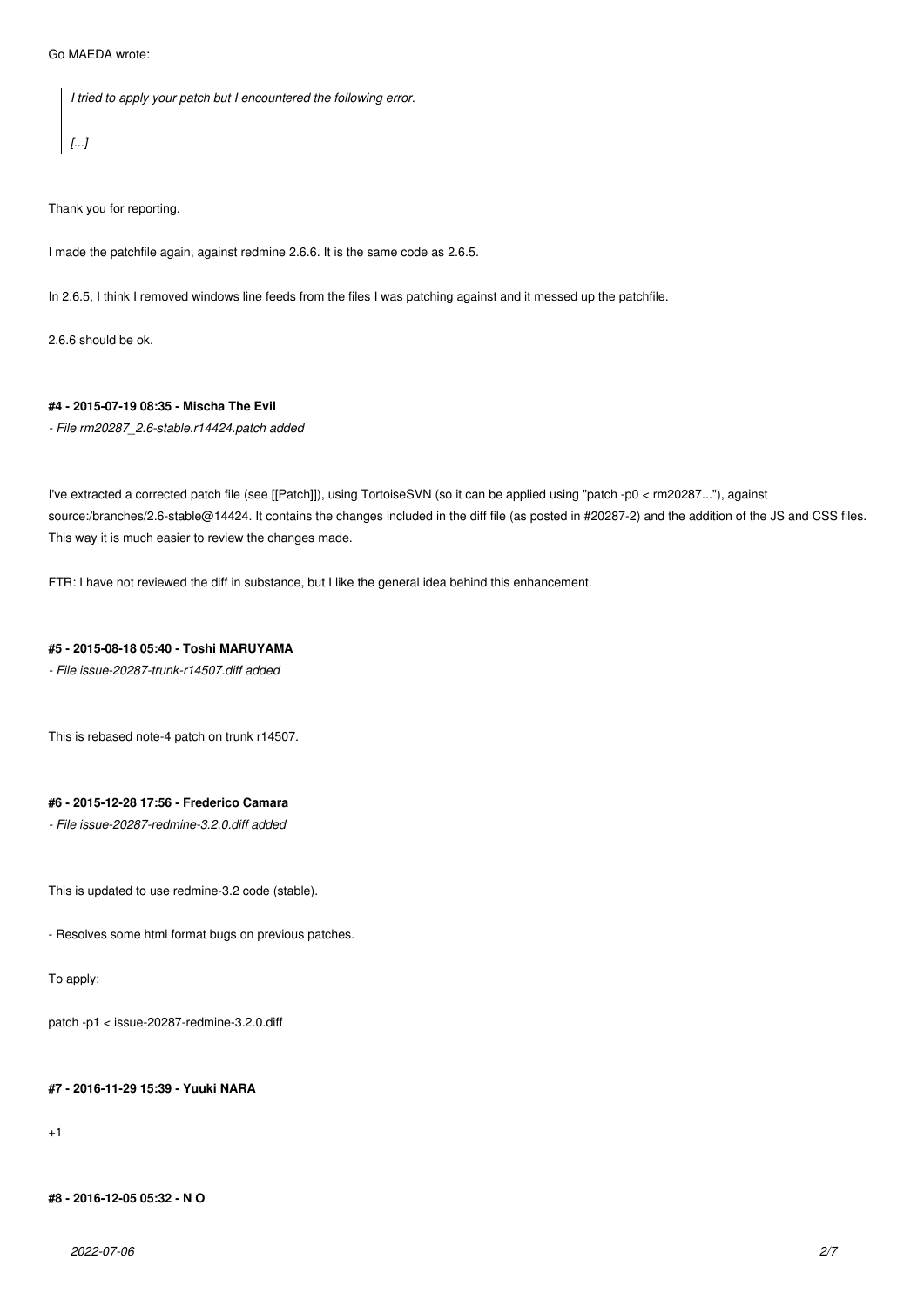### **#9 - 2016-12-25 02:11 - Go MAEDA**

*- Related to Defect #17125: workflow's status-transitions' header-column & header-row pan & scroll out of view when numerous issue-statuses added*

#### **#10 - 2017-03-21 13:46 - Greg T**

I tried to apply this to Redmine 3.3, which wasn't easy with GNU patch, but it still has a javascript error: *TypeError: fsClass.contains is not a function* (when trying to access the *Additional transitions allowed when the user is ...* elements) at

if (fsClass.contains("collapsed"))

Can you please fix that?

It seems *contains* is an outdated version of the *includes* method. But even that may not be supported by browsers (e.g. IE11), so it's safer to use

if (~fsClass.indexOf("collapsed"))

## **#11 - 2017-03-23 14:02 - Frederico Camara**

*- File issue-20287-redmine-3.3.0.diff added*

Greg T wrote:

*I tried to apply this to Redmine 3.3, which wasn't easy with GNU patch, but it still has a javascript error: TypeError: fsClass.contains is not a function* (when trying to access the *Additional transitions allowed when the user is ...* elements) at [...] Can you please fix that?

It seems *contains* is an outdated version of the *includes* method. But even that may not be supported by browsers (e.g. IE11), so it's safer to use

[...]

Thank you, I fixed that and updated the patch to what I am using now in production.

To apply:

patch -p1 < issue-20287-redmine-3.3.0.diff

#### **#12 - 2017-03-27 12:56 - Greg T**

Thank you. It works.

## **#13 - 2017-07-04 17:32 - Greg T**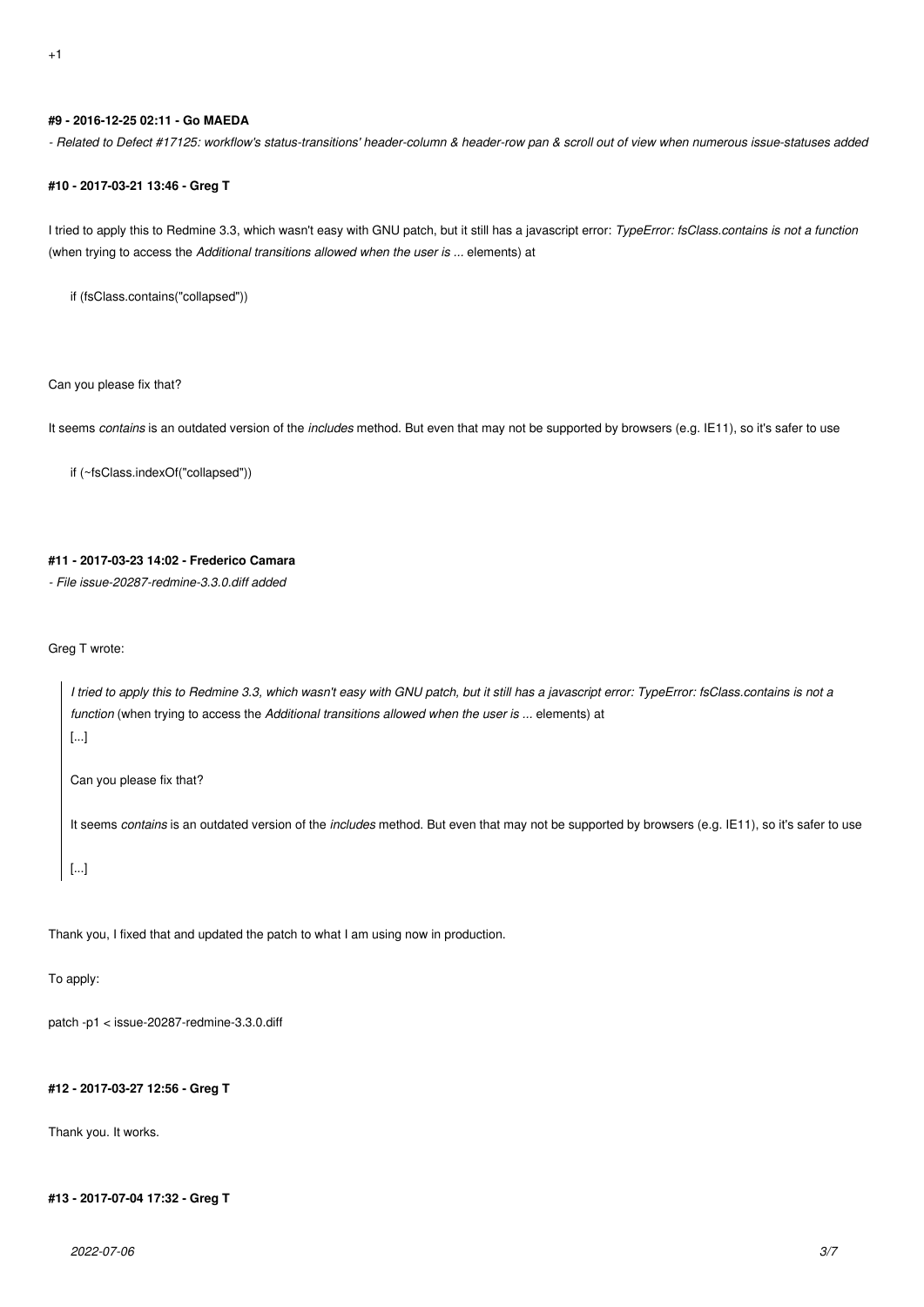This great patch should have been merged by now. :( Do you have an updated patch for 3.4.0?

## **#14 - 2017-07-05 13:19 - Frederico Camara**

*- File issue-20287-redmine-3.4.0.diff added*

Greg T wrote:

*This great patch should have been merged by now. :( Do you have an updated patch for 3.4.0?*

I updated the patch to the little changes made between 3.3.0 and 3.4.0. Did a little testing and it seems alright.

#### **#15 - 2017-07-05 16:37 - Greg T**

Frederico Camara wrote:

*I updated the patch to the little changes made between 3.3.0 and 3.4.0. Did a little testing and it seems alright.*

Thank you very much.

#### **#16 - 2019-11-20 14:14 - Frederico Camara**

*- File 0001-Implements-grid-as-in-divgrid-minimal.patch added*

Updated to Redmine 4.0

## **#17 - 2020-04-08 17:52 - Greg T**

Dear Frederico Camara,

Can you give us a patch for 4.1.1? Thanks.

## **#18 - 2020-04-08 20:44 - Frederico Camara**

*- File 0001-Implements-grid-as-in-divgrid-minimal-4.1.1.patch added*

Greg T wrote:

*Dear Frederico Camara,*

*Can you give us a patch for 4.1.1? Thanks.*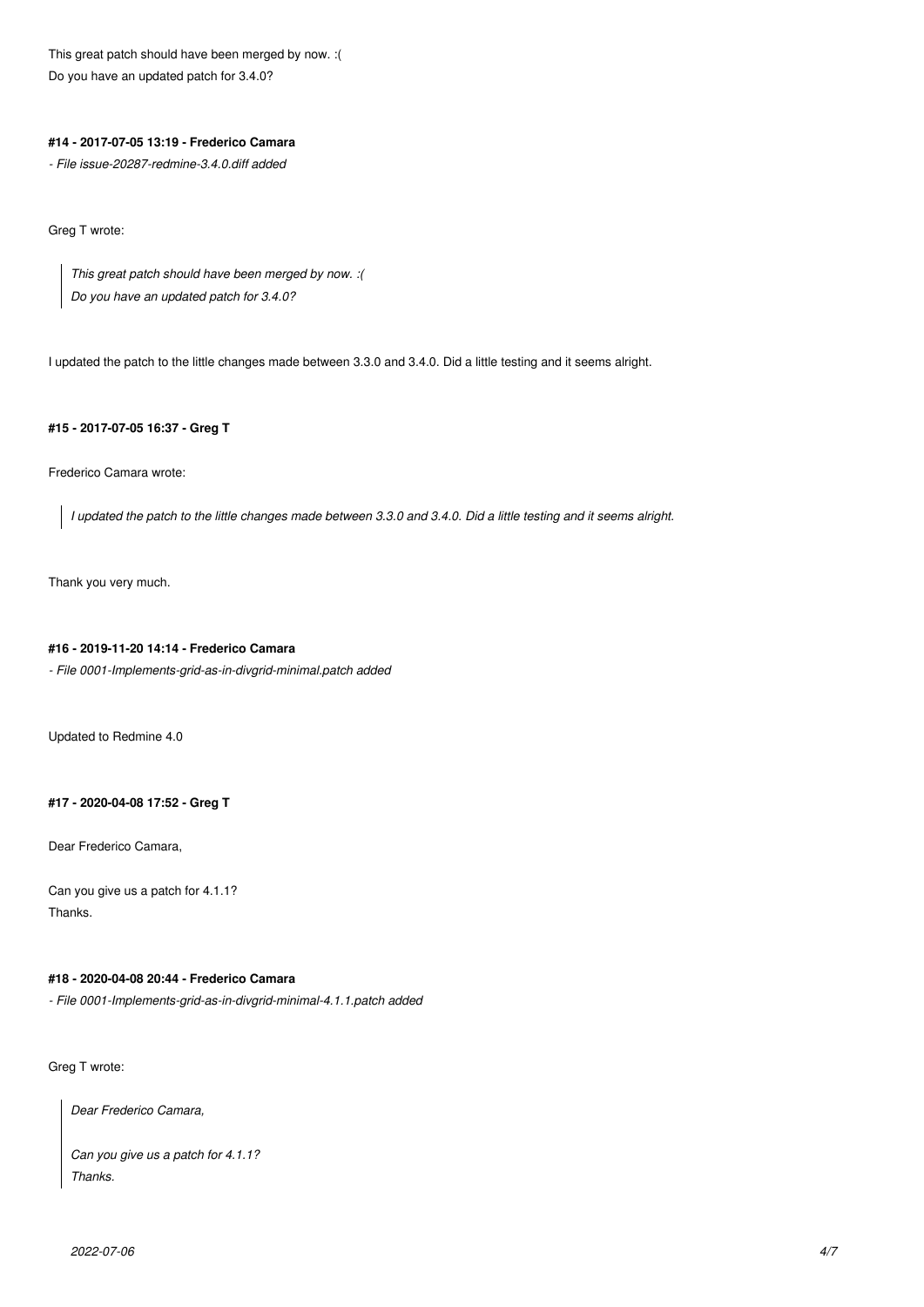Patch for 4.1.1 (unix)

#### **#19 - 2020-04-14 17:28 - Greg T**

Frederico Camara wrote:

*Patch for 4.1.1 (unix)*

Thanks. One problem still remained:

1 out of 1 hunk FAILED -- saving rejects to file app/views/workflows/\_form.html.erb.rej

#### **#20 - 2020-04-15 04:45 - Frederico Camara**

*- File 0001-Implements-grid-as-in-divgrid-minimal-4.1.1-fix1.patch added*

Greg T wrote:

*Frederico Camara wrote:*

*Patch for 4.1.1 (unix)*

*Thanks. One problem still remained:*

*1 out of 1 hunk FAILED -- saving rejects to file app/views/workflows/\_form.html.erb.rej*

How I miss git when altering patches. I may have changed the file instead of the patch by mistake.

New patch, disregard the other.

#### **#21 - 2020-08-17 10:41 - Mizuki ISHIKAWA**

*- File trunk-r19977.patch added*

#### @Frederico Camara

Thank you for continuing to update the patch. This feature will be very pleasing to anyone who needs to read large tables.

The patch posted on #20287#note-20 caused a conflict when applied to the trunk(r19977), so I will attach the patch that resolved it.

To commit this patch to Redmine, it must be available on the latest Redmine in development.

#### **#22 - 2020-08-17 10:53 - Mizuki ISHIKAWA**

- *File ScreenShot\_2020-08-17\_17.49.08.png added*
- *File ScreenShot\_2020-08-17\_17.49.28.png added*

I haven't read the code yet, I noticed that the layout collapses when the screen width is reduced.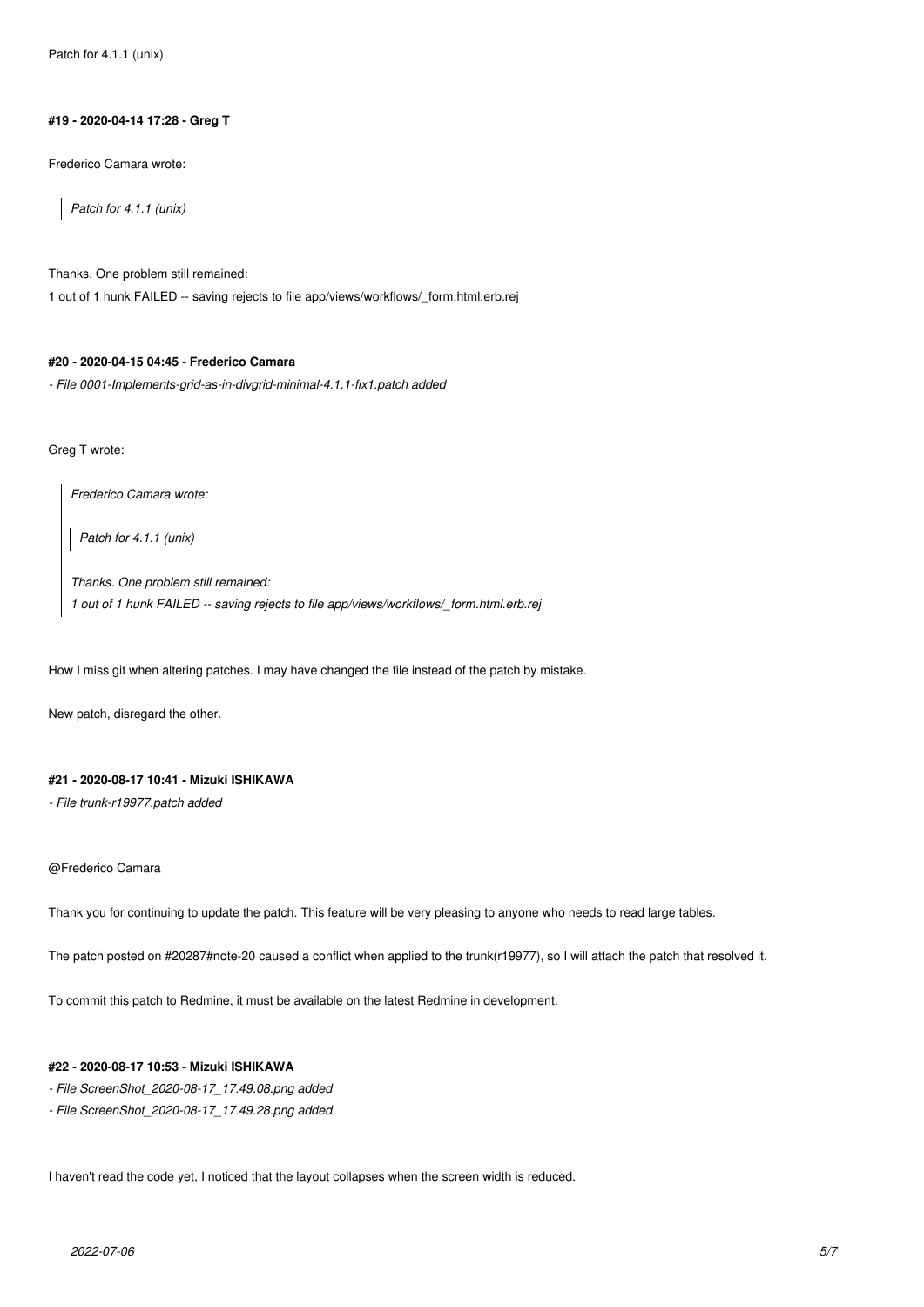#### **#23 - 2020-08-17 17:20 - Frederico Camara**

Mizuki ISHIKAWA wrote:

*I haven't read the code yet, I noticed that the layout collapses when the screen width is reduced.*

It's the css and responsive. Just add 'box-sizing: content-box;' to '.g\_c' is public/stylesheets/divgrid.css.

I've been trying to implement this with html tables, which I think would be faster, but html tables are hard. Anything but the trivial and you start struggling with the way it's implemented.

To give you and idea, you can stick rows and columns using position, left and top. You have to z-index the header cells left and top, using background color to hide cells underneath (doesn't hide very well). Also you have to adjust the width of row header cells, and adjust the fieldsets the way I did with the divgrid. And then, it starts looking like divgrid.

### **#24 - 2020-08-21 08:07 - Mizuki ISHIKAWA**

- *File trunk-r19977-v2.patch added*
- *File ScreenShot\_2020-08-21\_15.05.11.png added*
- *File ScreenShot\_2020-08-21\_15.06.19.png added*

Frederico Camara wrote:

*Mizuki ISHIKAWA wrote:*

*I haven't read the code yet, I noticed that the layout collapses when the screen width is reduced.*

*It's the css and responsive. Just add 'box-sizing: content-box;' to '.g\_c' is public/stylesheets/divgrid.css.*

*I've been trying to implement this with html tables, which I think would be faster, but html tables are hard. Anything but the trivial and you start struggling with the way it's implemented.*

*To give you and idea, you can stick rows and columns using position, left and top. You have to z-index the header cells left and top, using background color to hide cells underneath (doesn't hide very well). Also you have to adjust the width of row header cells, and adjust the fieldsets the way I did with the divgrid. And then, it starts looking like divgrid.*

Thank you for your reply.

I've attached a patch that includes the following changes:

- Fix so that the layout does not collapse when the width is narrowed
- Move css written in style attribute to divgrid.css
- Add class of elements lost on change
- and others

## **#25 - 2021-07-09 06:54 - Mizuki ISHIKAWA**

I've attached a patch to #14508#note-2 that fixes the table header with CSS (position: sticky).

#### **Files**